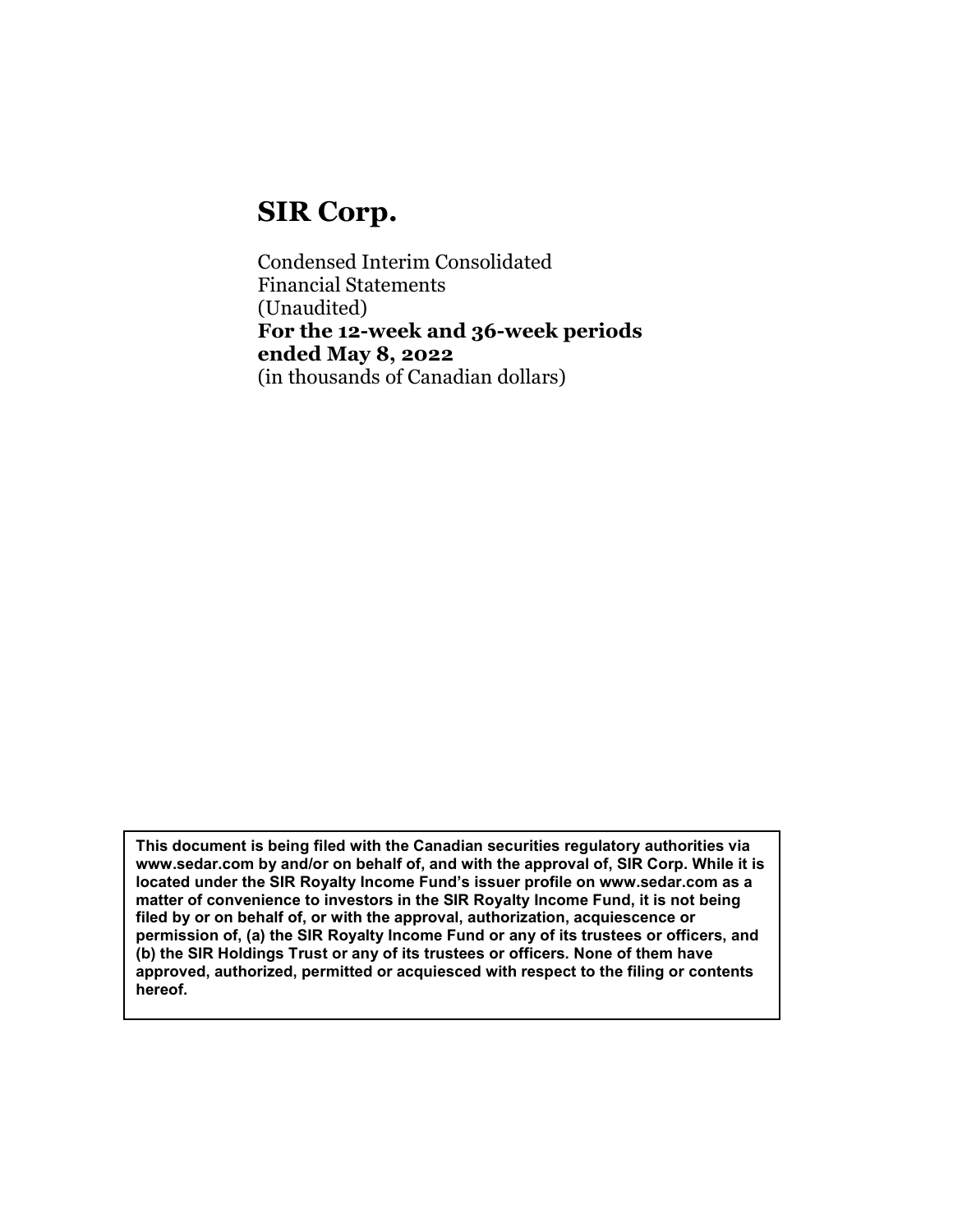## SIR Corp. Condensed Interim Consolidated Statements of Financial Position (Unaudited)

#### (in thousands of Canadian dollars)

|                                                                                                                                                                                     | May 9,<br>2021                           | August 29,<br>2021                    |
|-------------------------------------------------------------------------------------------------------------------------------------------------------------------------------------|------------------------------------------|---------------------------------------|
|                                                                                                                                                                                     | (Note 1)                                 | (Note 1)                              |
| <b>Assets</b>                                                                                                                                                                       |                                          |                                       |
| <b>Current assets</b><br>Cash<br>Trade and other receivables (note $7(c)$ )<br>Inventories<br>Prepaid expenses, deposits and other assets<br>Loans and advances                     | 3,104<br>13,364<br>2,970<br>2,606<br>288 | 9,606<br>8,410<br>2,531<br>992<br>284 |
|                                                                                                                                                                                     | 22,332                                   | 21,823                                |
| <b>Non-current assets</b><br>Right-of-use assets - net (note 5)<br>Property and equipment<br>Goodwill and intangible assets                                                         | 73,639<br>24,378<br>4,956                | 82,561<br>26,696<br>4,819             |
| <b>Liabilities</b>                                                                                                                                                                  | 125,305                                  | 135,899                               |
| <b>Current liabilities</b><br>Bank indebtedness (note 6)<br>Trade and other payables (note 7(a))<br>Current portion of long-term debt (note 6)                                      | 1,818<br>23,984<br>27,597                | 25,009<br>30,437                      |
| Current portion of lease obligation (note 5)<br>Current portion of loan payable to SIR Royalty Income Fund (note 7(a))<br>Current portion of Ordinary LP Units and Class A LP Units | 17,156<br>36,036                         | 21,536<br>35,997                      |
| of the Partnership (note 7(b))<br>Current portion of provisions and other long-term liabilities                                                                                     | 9,307<br>4,396                           | 6,572<br>4,292                        |
|                                                                                                                                                                                     | 120,294                                  | 123,843                               |
| <b>Non-current liabilities</b><br>Long-term portion of lease obligation (note 5)<br>Provisions and other long-term liabilities<br>Ordinary LP Units and Class A LP Units            | 71,925<br>961                            | 80,442<br>1,150                       |
| of the Partnership (note 7(b))                                                                                                                                                      | 105,917                                  | 53,526                                |
| <b>Shareholders' Deficiency</b>                                                                                                                                                     | 299,097                                  | 258,961                               |
| <b>Capital stock</b>                                                                                                                                                                | 20,462                                   | 20,462                                |
| <b>Contributed surplus</b>                                                                                                                                                          | 172                                      | 150                                   |
| <b>Deficit</b>                                                                                                                                                                      | (194, 426)                               | (143, 674)                            |
|                                                                                                                                                                                     | (173, 792)                               | (123,062)                             |
|                                                                                                                                                                                     | 125,305                                  | 135,899                               |

Subsequent events (note 6)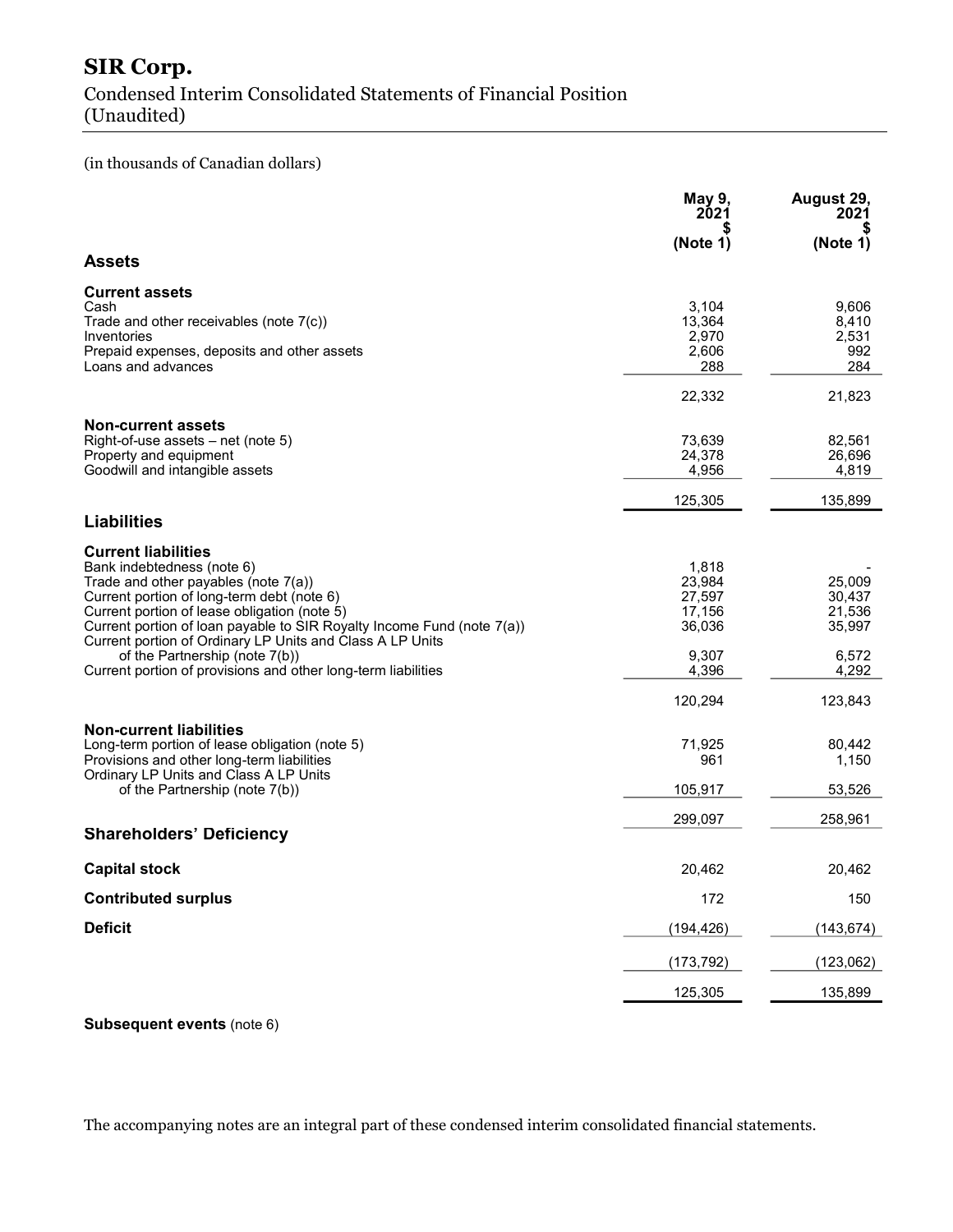## SIR Corp.

Condensed Interim Consolidated Statements of Operations and Comprehensive Loss (Unaudited)

### (in thousands of Canadian dollars)

|                                                                                                                                                                      | 12-week period ended |                     | 36-week period ended |                      |
|----------------------------------------------------------------------------------------------------------------------------------------------------------------------|----------------------|---------------------|----------------------|----------------------|
|                                                                                                                                                                      | May 8,<br>2022<br>\$ | May 9,<br>2021<br>S | May 8,<br>2022<br>\$ | May 9,<br>2021<br>\$ |
| <b>Corporate restaurant operations</b>                                                                                                                               |                      |                     |                      |                      |
| Food and beverage revenue (note 4)<br>Gift card revenue                                                                                                              | 56,531<br>68         | 16,260<br>41        | 133,754<br>187       | 57,844<br>98         |
|                                                                                                                                                                      | 56,599               | 16,301              | 133,941              | 57,942               |
| Costs of corporate restaurant operations                                                                                                                             | 42,835               | 17,989              | 108,874              | 63,811               |
| Earnings (loss) from corporate restaurant<br>operations                                                                                                              | 13,764               | (1,688)             | 25,067               | (5,869)              |
| Corporate costs                                                                                                                                                      | 3,440                | 1,686               | 8,524                | 4,062                |
| Earnings (loss) before interest and income<br>taxes                                                                                                                  | 10,324               | (3, 374)            | 16,543               | (9,931)              |
| Interest expense<br>Interest on loan payable to SIR Royalty Income                                                                                                   | 570                  | 437                 | 1,441                | 1,343                |
| Fund (note 7(a))<br>Interest expense (income) and other                                                                                                              | 719                  | 725                 | 2,130                | 2,122                |
| expense (income) - net (note 5)<br>Interest on lease obligation (note 5)<br>Change in amortized cost of Ordinary LP Units<br>and Class A LP Units of the Partnership | 80<br>1,138          | (795)<br>1,229      | (9)<br>3,518         | (9, 236)<br>3,942    |
| (note 7(b))                                                                                                                                                          | 9,398                | 14,383              | 60,215               | 25,288               |
| Loss before income taxes                                                                                                                                             | (1,581)              | (19, 353)           | (50, 752)            | (33, 390)            |
| <b>Provision for income taxes</b>                                                                                                                                    |                      |                     |                      | 6                    |
| Net loss and comprehensive loss for the<br>period                                                                                                                    | (1,581)              | (19, 353)           | (50, 752)            | (33, 396)            |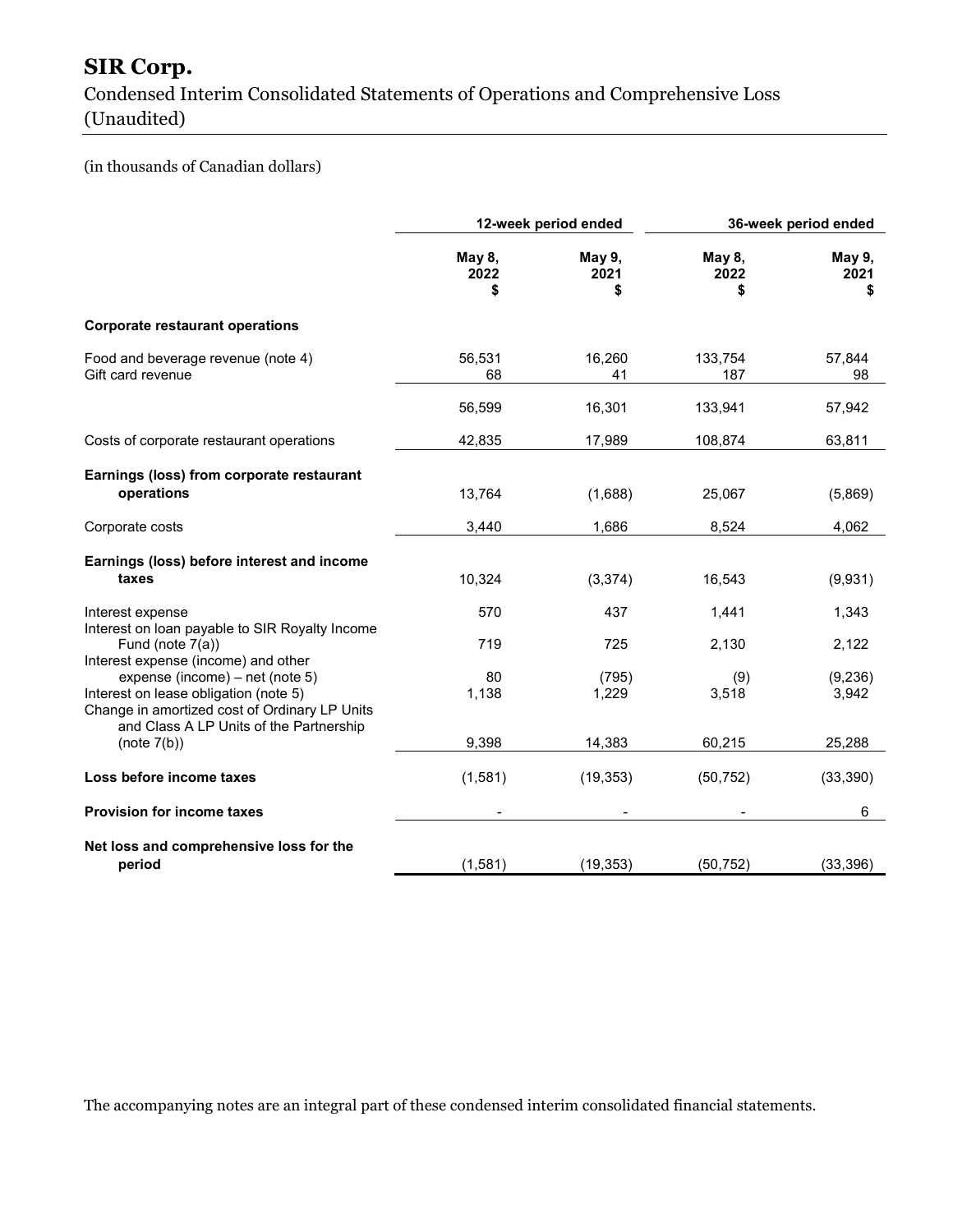## SIR Corp.

Condensed Interim Consolidated Statements of Changes in Shareholders' Deficiency (Unaudited)

#### (in thousands of Canadian dollars)

|                                      |                        |                    |                                      | 36-week period ended May 8, 2022 |                    |
|--------------------------------------|------------------------|--------------------|--------------------------------------|----------------------------------|--------------------|
|                                      | Capital<br>stock       | S                  | <b>Contributed</b><br><b>Surplus</b> | <b>Deficit</b><br>S              | <b>Total</b><br>S  |
| <b>Balance - Beginning of period</b> | 20,462                 |                    | 150                                  | (143, 674)                       | (123,062)          |
| Stock-based compensation             |                        |                    | 22                                   |                                  | 22                 |
| Net loss for the period              |                        |                    |                                      | (50, 752)                        | (50,752)           |
| <b>Balance - End of period</b>       | 20,462                 |                    | 172                                  | (194, 426)                       | (173,792)          |
|                                      |                        |                    |                                      | 36-week ended May 9, 2021        |                    |
|                                      | Capital<br>stock<br>\$ | <b>Contributed</b> | <b>Surplus</b><br>\$                 | <b>Deficit</b><br>S              | <b>Total</b><br>\$ |
| <b>Balance - Beginning of period</b> | 20,453                 |                    | 108                                  | (81, 886)                        | (61, 325)          |
| Issuance on exercise of options      | 9                      |                    |                                      |                                  | 9                  |
| Stock-based compensation             |                        |                    | 33                                   |                                  | 33                 |
| Net loss for the period              |                        |                    |                                      | (33, 396)                        | (33, 396)          |
| <b>Balance - End of period</b>       | 20,462                 |                    | 141                                  | (115, 282)                       | (94, 679)          |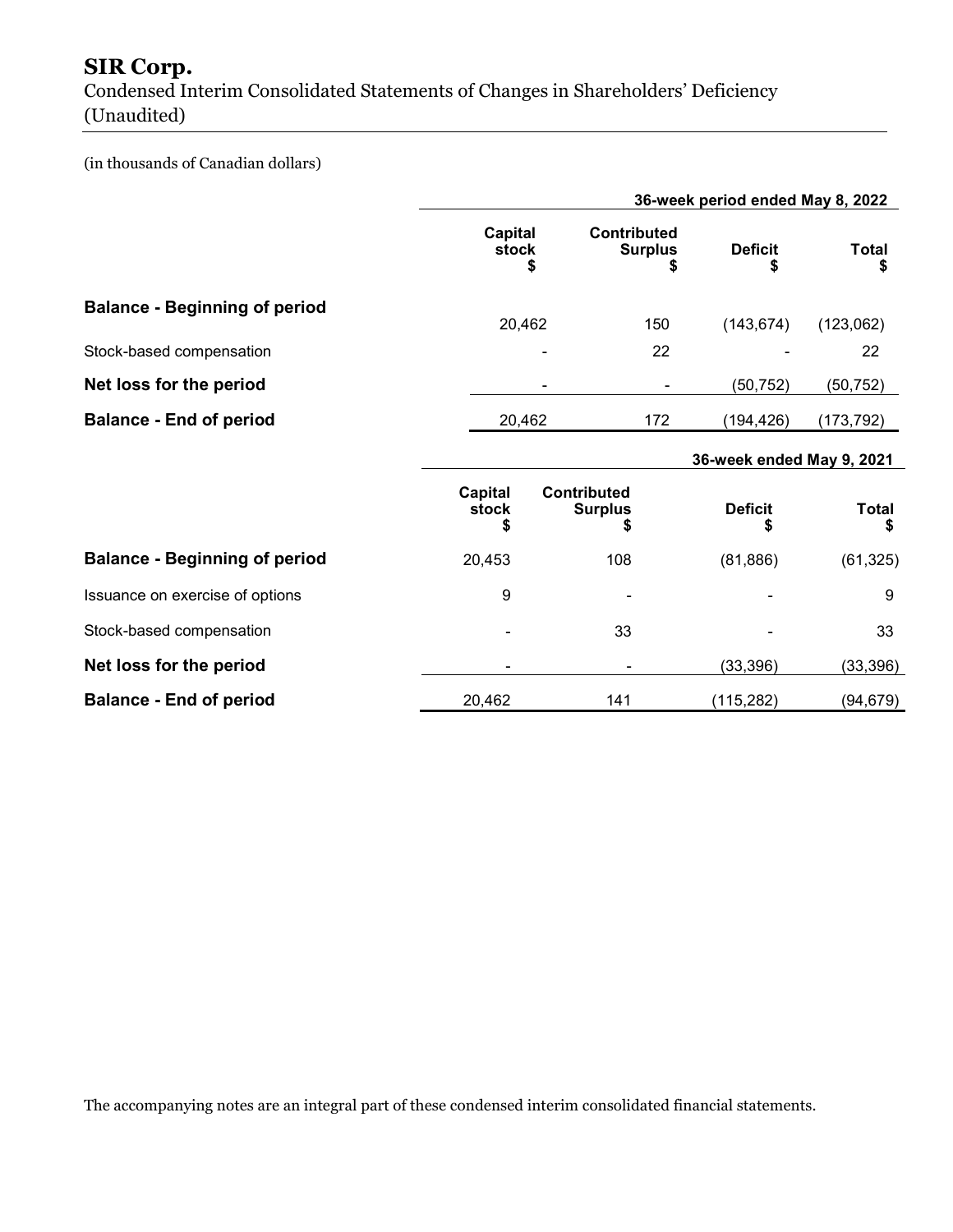## SIR Corp. Condensed Interim Consolidated Statements of Cash Flows (Unaudited)

(in thousands of Canadian dollars)

|                                                                 | 12-week period ended |             | 36-week period ended |                  |  |
|-----------------------------------------------------------------|----------------------|-------------|----------------------|------------------|--|
|                                                                 | May 8, 2022          | May 9, 2021 | May 8, 2022          | May 9, 2021<br>S |  |
| Cash provided by (used in)                                      |                      |             |                      |                  |  |
| <b>Operating activities</b>                                     |                      |             |                      |                  |  |
| Net loss for the period                                         | (1,581)              | (19, 353)   | (50, 752)            | (33, 396)        |  |
| Items not affecting cash                                        |                      |             |                      |                  |  |
| Change in amortized cost of Ordinary LP Units and               |                      |             |                      |                  |  |
| Class A LP Units of the Partnership (note 7(b))                 | 9,398                | 14,383      | 60,215               | 25,288           |  |
| Depreciation and amortization                                   | 4,669                | 5,664       | 13,905               | 16,118           |  |
| Stock based compensation                                        | 6                    | 17          | 22                   | 41               |  |
| Income tax expense                                              |                      |             |                      | 6                |  |
| (Recovery of) provision for impairment of loans and<br>advances | (880)                | 237         | (880)                | 2,010            |  |
| Impairment of non-financial assets                              |                      | 690         |                      | 1,178            |  |
| Interest expense on long-term debt and SIR Loan                 | 1,289                | 1,162       | 3,571                | 3,465            |  |
| Interest on lease obligations (note 5)                          | 1,138                | 1,229       | 3,518                | 3,942            |  |
| Non-cash interest loss                                          | (2)                  | (2)         | (7)                  |                  |  |
| Amortization of deferred financing charges                      | 111                  |             | 221                  |                  |  |
| Loss on disposal of property and equipment                      | 12                   | 11          | 34                   | 46               |  |
| Other                                                           | 23                   | (65)        |                      | (319)            |  |
| Supplier and other rebates (recognized) received                | (70)                 |             | (210)                | 138              |  |
| Distributions paid to Ordinary LP and Class A LP unitholders    |                      |             |                      |                  |  |
| (note 7(b))                                                     | (1, 276)             |             | (5,089)              |                  |  |
| Income taxes paid                                               |                      | (6)         |                      | (6)              |  |
| Net change in working capital items (note 8)                    | 9,887                | 4,169       | (3,693)              | (4, 534)         |  |
|                                                                 |                      |             |                      |                  |  |
| Cash provided by operating activities                           | 22,724               | 8,136       | 20,855               | 13,977           |  |
| <b>Investing activities</b>                                     |                      |             |                      |                  |  |
| Purchase of property and equipment and other assets - net       | (1,094)              | (77)        | (3,067)              | (660)            |  |
| Receipt from (advances to) shareholder                          | 21                   |             | (37)                 |                  |  |
| Repayment (issuance) of loans and advances                      | 6                    | (4)         | 40                   | 157              |  |
|                                                                 |                      |             |                      |                  |  |
| Cash used in investing activities                               | (1,067)              | (81)        | (3,064)              | (503)            |  |
| <b>Financing activities</b>                                     |                      |             |                      |                  |  |
| (Decrease) increase in bank indebtedness                        | (11, 725)            |             | 1,818                | (3,711)          |  |
| Proceeds from issuance of long-term debt                        |                      | 6,250       |                      | 20,250           |  |
| Principal repayment of long-term debt                           | (903)                | (14, 591)   | (2, 977)             | (17, 824)        |  |
| Payment of lease obligations (note 5)                           | (5, 176)             | (4,033)     | (16, 137)            | (11, 763)        |  |
| Interest paid                                                   | (2, 418)             | (455)       | (6, 912)             | (1, 391)         |  |
| Exercise of stock options                                       |                      |             |                      | 8                |  |
| Financing fees                                                  | (30)                 | (44)        | (85)                 | (93)             |  |
|                                                                 |                      |             |                      |                  |  |
| Cash used in financing activities                               | (20, 252)            | (12, 873)   | (24, 293)            | (14, 524)        |  |
| Increase (decrease) in cash and cash equivalents                |                      |             |                      |                  |  |
| during the period                                               | 1,405                | (4,818)     | (6, 502)             | (1,050)          |  |
|                                                                 |                      |             |                      |                  |  |
| Cash and cash equivalents - Beginning of period                 | 1,699                | 5,385       | 9,606                | 1,617            |  |
|                                                                 |                      |             |                      |                  |  |
| Cash and cash equivalents - End of period                       | 3,104                | 567         | 3,104                | 567              |  |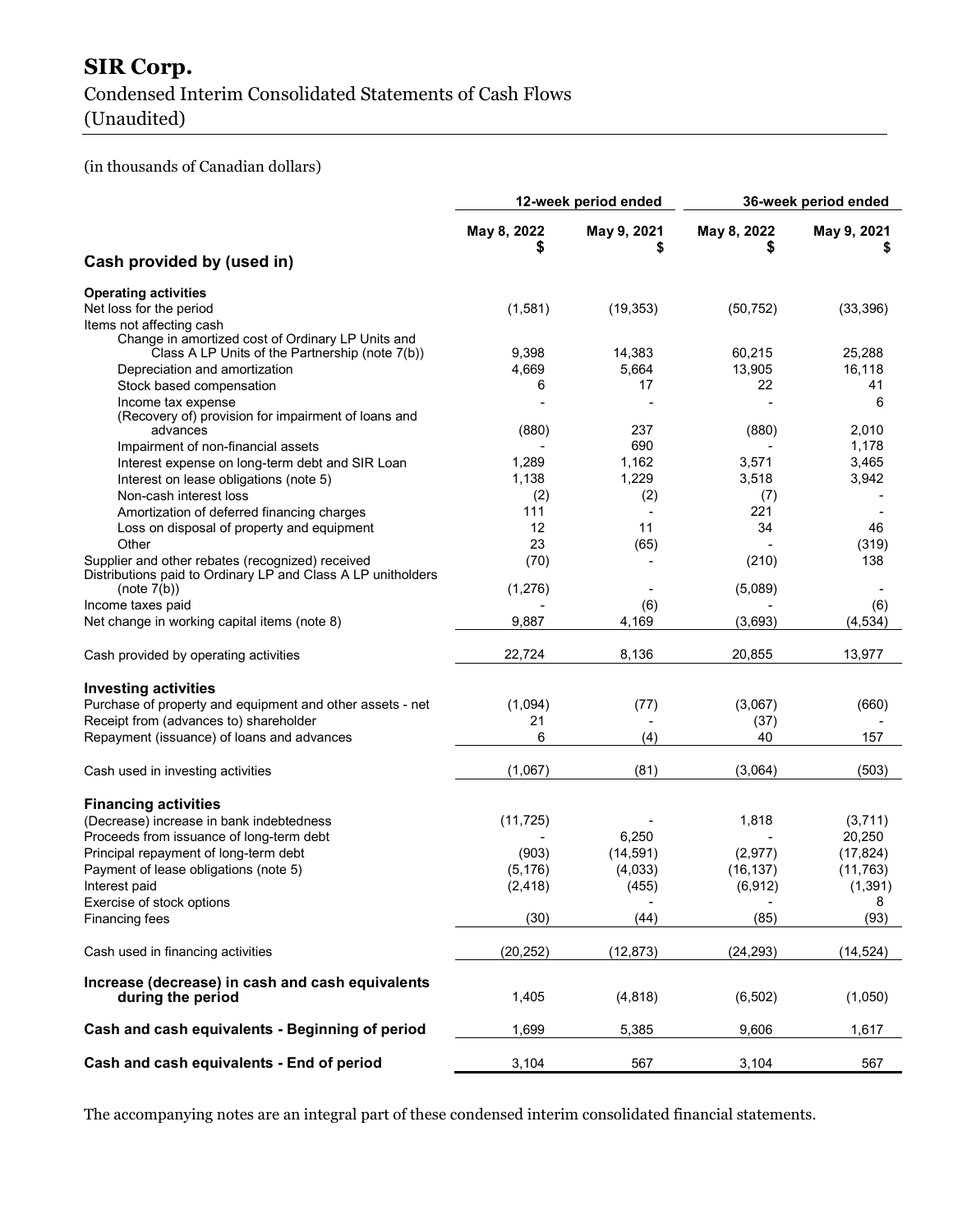#### 1 Coronavirus (COVID-19) pandemic

The COVID-19 pandemic has had a negative impact on global economic activity and has had a significant impact on consumer spending in Canada, including restaurant sales. Since the onset of the COVID-19 pandemic in March 2020 through to mid-February 2022, restaurants and bars across Canada have experienced a series of government mandated operating capacity restrictions and/or full restaurant closures, followed by periods of easing restrictions and related reopenings and partial reopenings. The pandemic resulted in a severe drop in inrestaurant dining which significantly impacted the results of the Company for its 52-week year ended August 29, 2021 and the first two quarters of fiscal 2022. As of mid-March 2022, all operational restrictions have been lifted in the provinces where SIR continues to operate its restaurants, except for masking in the province of Quebec which was lifted in mid-May 2022. The implementation of vaccine certificates/passports in conjunction with the lifting of operating restrictions has supported the recovery of SIR's revenue in the 36-week period ended May 8, 2022. SIR continues to recover and navigate the post-pandemic environment and its effects on the current economic conditions and consumer behaviour.

SIR continued to received government assistance through the now superseded Canada Emergency Wage Subsidy ("CEWS") and the Canada Emergency Rent Subsidy ("CERS") and the newly enacted Canada Recovery Hiring Program ("CRHP") including the additional stream of the support via the Tourism and Hospitality Recovery Program ("THRP") and the Ontario Business Costs Rebate Program. During the 52-week period ended August 29, 2021, SIR recognized government assistance through the CEWS program of \$22,171,000, the CERS program of \$4,974,000 and other government subsidies of \$4,202,000. Of these amounts, \$24,109,000 was recognized as a reduction to costs of corporate restaurant operations and \$7,238,000 was recognized as a reduction to corporate costs. For the 36-week period ended May 8, 2022, SIR recognized government assistance through the CEWS and CRHP/THRP programs of \$12,347,000 (May 9, 2021 – CEWS program of \$7,828,000), the CERS and CRHP/THRP programs of \$2,102,000 (May 9, 2021 – CERS program of  $$2,072,000$  and other government subsidies of  $$750,000$  (May 9, 2021 – \$nil). Of these amounts,  $$14,674,000$  (May 9, 2021 –  $$9,420,000$ ) was recognized as a reduction to costs of corporate restaurant operations and \$525,000 (May 9, 2021 – \$480,000) was recognized as a reduction to corporate costs.

The following is a summary of pandemic-related operating restrictions in the Canadian provinces where SIR currently operates restaurants:

#### Ontario

- Effective January 31, 2022, restaurants, bars and other food and drink establishments without dance facilities in Ontario (where SIR operates 46 restaurants) were permitted to operate at 50% indoor capacity (with proof of vaccination in place).
- Effective February 17, 2022, restaurants, bars and other food and drink establishments without dance facilities were allowed to operate at full indoor capacity (with proof of vaccination in place).
- Effective March 1, 2022, the government of Ontario lifted capacity limits at all indoor public settings and proof of vaccination requirements. Effective March 21, 2022, masks were no longer required in most indoor settings, including restaurants and bars.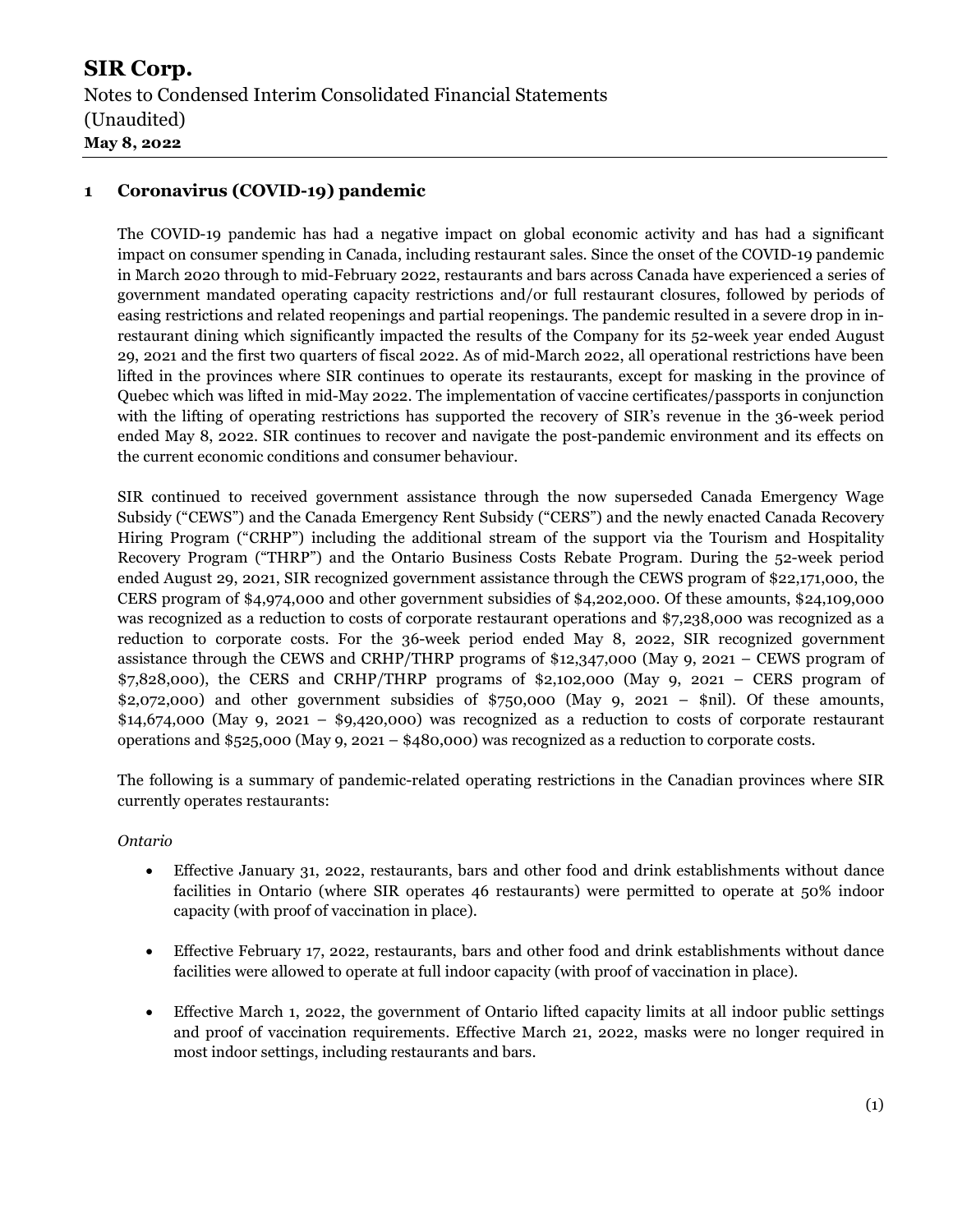#### Quebec

- Effective January 31, 2022, restaurants in Quebec (where SIR operates 4 restaurants) were permitted to reopen at 50% indoor capacity with tables of up to four people. Alcohol service was restricted until 11 p.m. with restaurant closures by midnight.
- February 28, 2022, bars were allowed to operate at 50% capacity with last call for alcohol at midnight and closing time of 1 a.m.
- Effective March 12, 2022, restaurants and bars were allowed to operate at full indoor capacity, and vaccine requirements were lifted. Effective May 14, 2022, masking was no longer required in the province.

#### Nova Scotia

- Effective February 14, 2022, restaurants and bars were permitted to operate at 75% capacity with public health measures like social distancing and masking remaining in place, and were required to close by 1 a.m. Takeout, delivery and drive-thru were allowed beyond 1 a.m.
- Effective March 21, 2022, all remaining COVID-19 restrictions were lifted.

#### Newfoundland

- Effective February 7, 2022, restaurants in Newfoundland (where SIR operates 1 restaurant) were allowed tables of up to 10 people. Proof of vaccination, masking and physical distancing remained in effect.
- Effective March 14, 2022, all COVID-19 related restrictions were lifted.

#### 2 Nature of operations

The Company is a private company amalgamated under the Business Corporations Act of Ontario. As at May 8, 2022, the Company owned a total of 53 (August 29, 2021 - 51) Concept and Signature restaurants in Canada (in Ontario, Quebec, Nova Scotia and Newfoundland) (the SIR Restaurants). The Concept restaurants are Jack Astor's Bar and Grill® (Jack Astor's®) and Scaddabush Italian Kitchen & Bar® (Scaddabush). The Signature restaurants are Reds® Wine Tavern, Reds® Square One, Reds® Kitchen + Wine Bar Fallsview and Loose Moose Tap & Grill®. The Company also owns one Dukes Refresher® & Bar (Duke's Refresher) location in downtown Toronto, and one seasonal restaurant, Abbey's Bakehouse®, which are considered Signature restaurants, and are not currently part of Royalty Pooled Restaurants (note 7(b)).

On October 1, 2004, SIR Royalty Income Fund (the Fund) filed a final prospectus for a public offering of units of the Fund. The net proceeds of the offering of \$51,167,000 were used by the Fund to acquire certain bank debt of the Company (the SIR Loan) (note 7(a) and, indirectly, through SIR Holdings Trust (the Trust), all of the Ordinary LP Units of SIR Royalty Limited Partnership (the Partnership) (note 7(b)). On October 12, 2004, the Partnership acquired from the Company the Canadian trademarks used in connection with the operation of the majority of the Company's restaurants in Canada.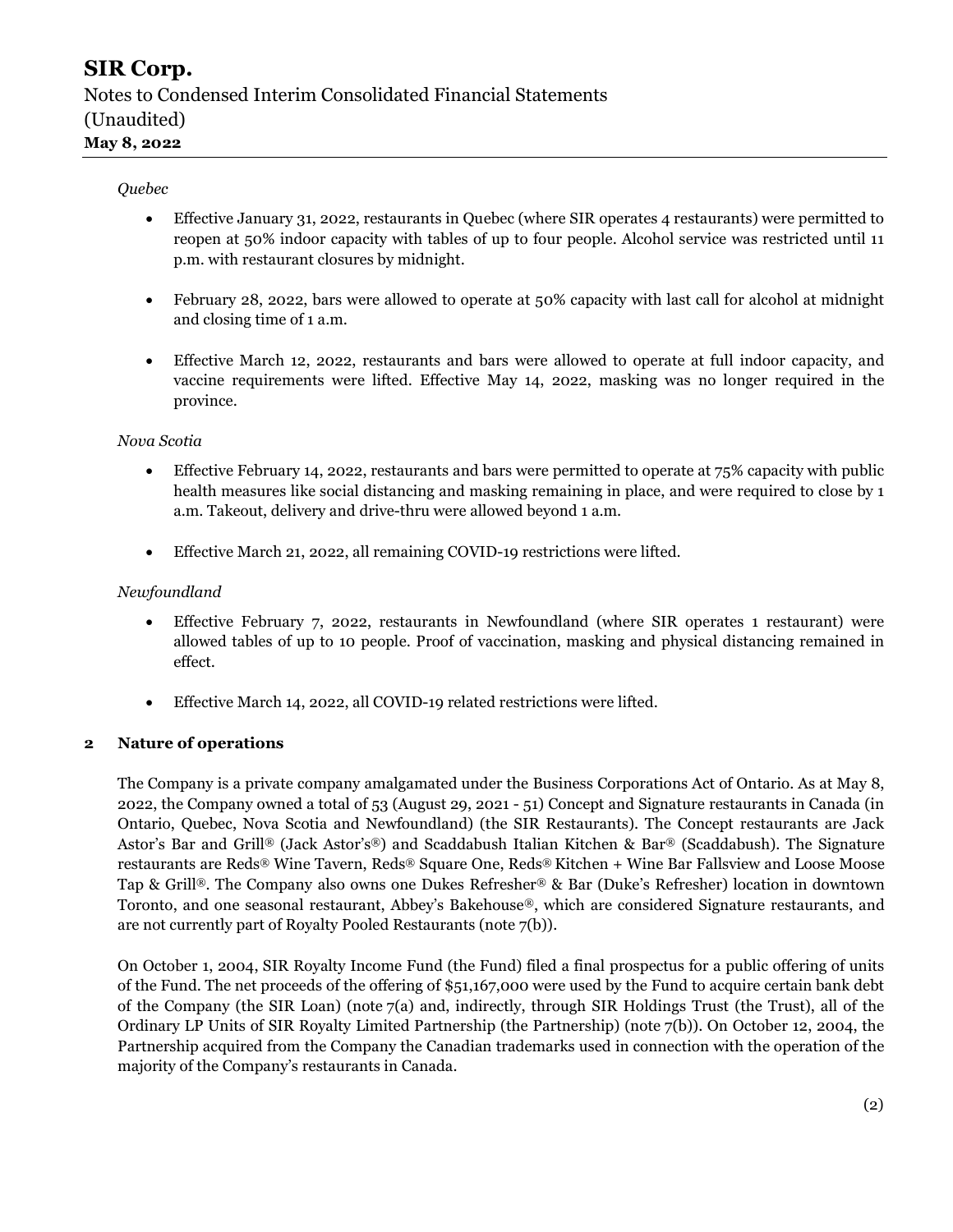The address of the Company's registered office is 5360 South Service Road, Suite 200, Burlington, Ontario. The condensed interim consolidated financial statements were approved for issuance by the Board of Directors on June 22, 2021.

#### Fiscal year

The Company's fiscal year is made up of 52 or 53-week periods ending on the last Sunday in August. The fiscal quarters for the Company consist of sequential accounting periods of 12, 12, 12 and 16 or 17 weeks, respectively. The fiscal years for 2022 and 2021 consist of 52 weeks.

#### 3 Basis of presentation

The Company prepares its condensed interim consolidated financial statements in accordance with International Financial Reporting Standards as issued by the International Accounting Standards Board (IFRS) for interim financial reporting, including International Accounting Standard (IAS) 34, Interim Financial Reporting. The condensed interim consolidated financial statements should be read in conjunction with the annual consolidated financial statements for the years ended August 29, 2021 and August 30, 2020, which have been prepared in accordance with IFRS.

The note disclosures for these condensed interim consolidated financial statements only present material changes to the disclosure found in the Company's audited consolidated financial statements for the years ended August 29, 2021 and August 30, 2020. Changes to the Company's accounting policies from those disclosed in its consolidated financial statements for the years ended August 29, 2021 and August 30, 2020 are described in note 3(a), recently adopted accounting pronouncements.

#### a) Recently adopted accounting pronouncements

#### Amendments to IFRS 16, Leases, COVID-19-Related Rent Concessions

In May 2020, the IASB issued an amendment to provide lessees with an exemption from assessing whether a COVID-19-related rent concession is a lease modification. The mandatory effective date was for annual periods beginning on or after June 1, 2020. SIR has received rent concessions related to COVID-19 and has applied the amendment which resulted in no lease modifications.

#### Amendments to IFRS 9, Financial Instruments, IAS 39, Financial Instruments: Recognition and Measurement, and IFRS 7, Financial Instruments: Disclosures

In August 2020, the IASB issued amendments that address issues arising from the implementation of interest rate benchmark reform, including the replacement of one benchmark with an alternative one. The mandatory effective date would be annual periods beginning on or after January 1, 2021, with early adoption permitted. The amendment did not have a material impact on the consolidated financial statements.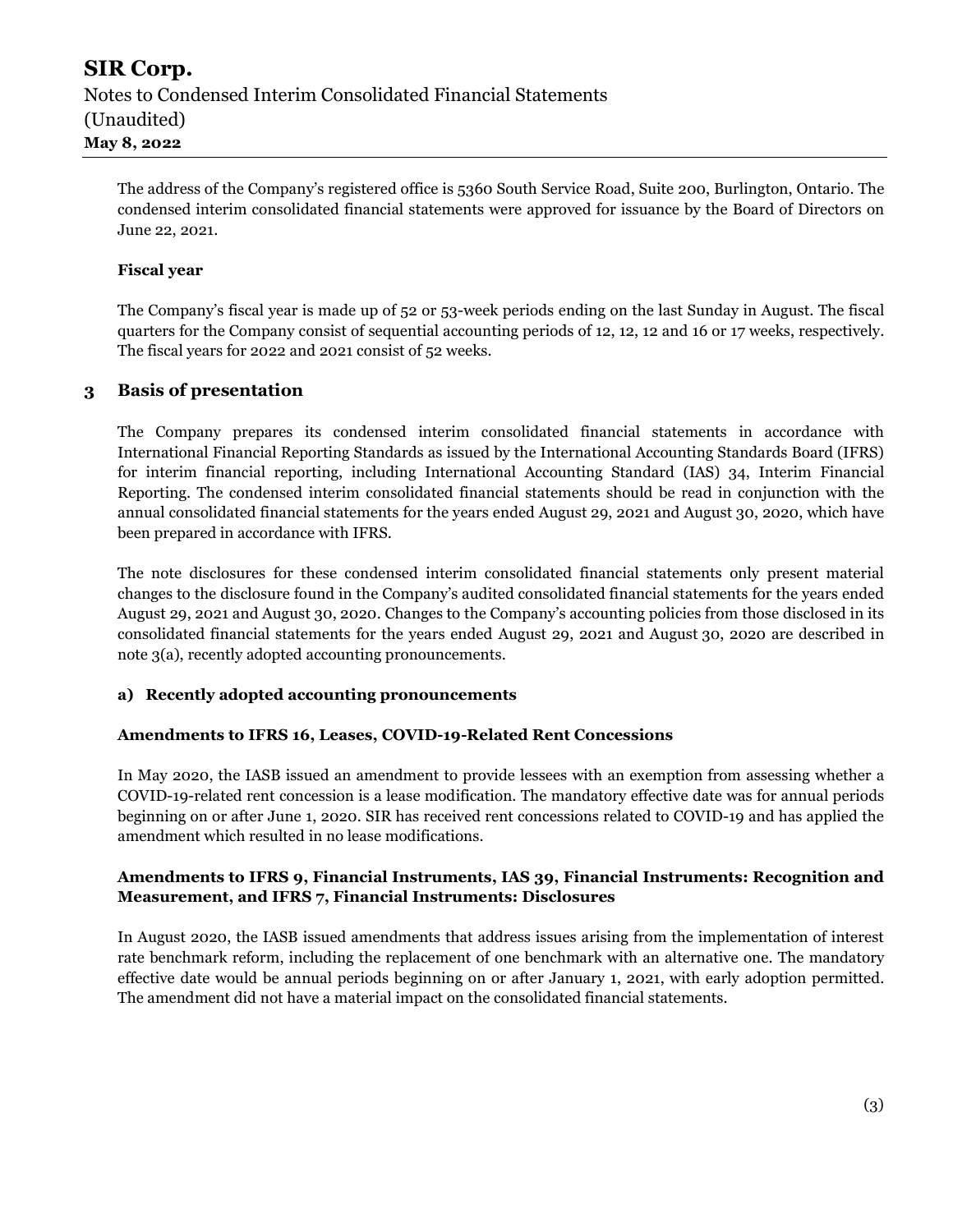#### b) Recently issued accounting pronouncements

#### IAS 1, Presentation of Financial Statements, and IAS 8, Accounting Policies, Changes in Accounting Estimates and Errors

This standard has been amended to clarify the classification of liabilities as current or non-current, depending on the rights that exist at the end of the reporting period. This amendment is effective for annual periods beginning on or after January 1, 2022. The Company has not yet assessed the impact of the amendment on the consolidated financial statements.

#### IAS 16, Property, Plant and Equipment

This standard has been amended to prohibit an entity from deducting from the cost of an item of property, plant and equipment any proceeds received from selling items produced while the entity is preparing the asset for its intended use, clarify that an entity is "testing whether the asset is functioning properly" when it assesses the technical and physical performance of the asset and require certain related disclosures. The amendments are effective for annual periods beginning on or after January 1, 2022. The Company has not yet assessed the impact of the amendments on the consolidated financial statements.

#### IAS 37, Provisions

This standard has been amended to clarify that, before a separate provision for an onerous contract is established, an entity recognizes an impairment loss that has occurred on assets used in fulfilling the contract, rather than on assets dedicated to that contract and to clarify the meaning of costs to fulfil a contract. The amendments are effective for annual periods beginning on or after January 1, 2022. The Company has not yet assessed the impact of the amendments on the consolidated financial statements.

#### IAS 8, Accounting Policies, Changes in Accounting Estimates and Errors

In February 2021, the IASB issued amendments to IAS 8 to introduce a new definition of accounting estimates to clarify the distinction between changes in accounting policies and changes in accounting estimates and the correction of errors. This amendment is effective for annual periods beginning on or after January 1, 2023. The Company has not yet assessed the impact of the amendment on the consolidated financial statements.

#### IAS 12, Deferred Tax related to Assets and Liabilities arising from a Single Transaction

In May 2021, the IASB issued amendments to IAS 12 that require an entity to recognize deferred tax on certain transactions such as leases and decommissioning obligations that give rise to equal amount of taxable and deductible temporary differences on initial recognition. This amendment is effective for annual periods beginning on or after January 1, 2023. The Company has not yet assessed the impact of the amendment on the consolidated financial statements.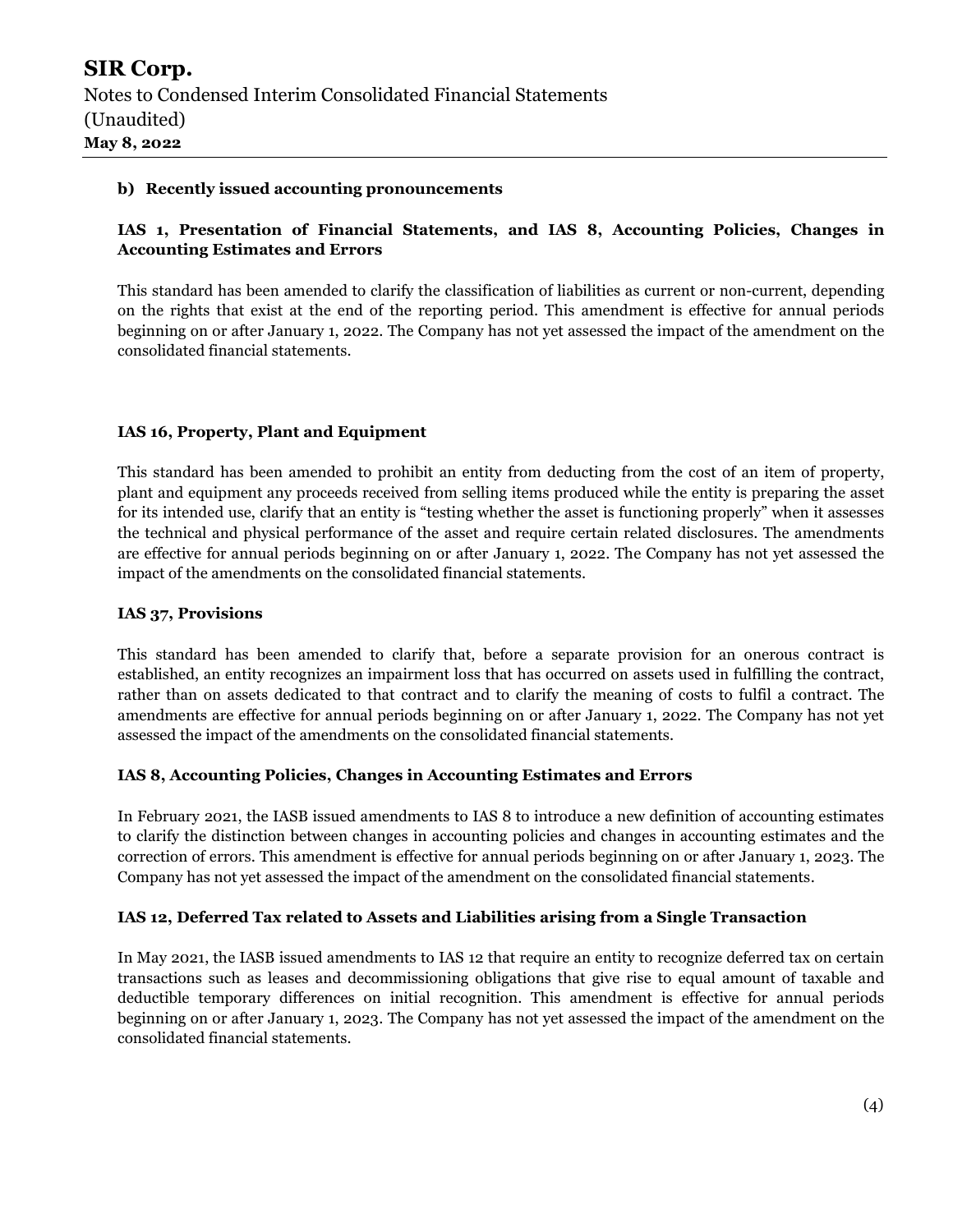#### 4 Disaggregated revenue

Under IFRS 15, the Company must disaggregate revenue from contracts with customers. The Company has determined that a disaggregation of revenue using Concept and Signature restaurants is adequate for its circumstances. Food and beverage revenue by segment is determined as follows:

|                       | 12-week<br>period ended<br>May 8, 2022 | 12-week<br>period ended<br>May 9, 2021 | 36-week<br>period ended<br>May 8, 2022 | 36-week<br>ended<br>May 9, 2021 |
|-----------------------|----------------------------------------|----------------------------------------|----------------------------------------|---------------------------------|
|                       |                                        |                                        | (in thousands of dollars)              |                                 |
| Jack Astor's          | 41,692                                 | 13.074                                 | 98,327                                 | 45,098                          |
| Scaddabush            | 10,364                                 | 3,068                                  | 25,662                                 | 11,221                          |
| Canyon Creek          | 511                                    | 14                                     | 1,262                                  | 131                             |
| Signature Restaurants | 3,964                                  | 104                                    | 8,503                                  | 1,394                           |
|                       | 56,531                                 | 16,260                                 | 133,754                                | 57,844                          |

### 5 Right-of-use assets and lease obligations

Right-of-use assets are included as follows in the consolidated balance sheet as at May 8, 2022:

|                                          | <b>Property</b>           | <b>Equipment</b> | Total<br>S |
|------------------------------------------|---------------------------|------------------|------------|
|                                          | (in thousands of dollars) |                  |            |
| At August 30, 2020                       | 96,225                    | 1.479            | 97,704     |
| 52-week period ended August 29, 2021     |                           |                  |            |
| Additions                                | 4,866                     | 67               | 4,933      |
| Termination of leases                    | (6,952)                   | (21)             | (6, 973)   |
| Amortization                             | (12,601)                  | (502)            | (13,103)   |
| At August 29, 2021                       | 81,538                    | 1,023            | 82,561     |
| 36-week period ended May 8, 2022         |                           |                  |            |
| Termination of leases                    | (280)                     |                  | (280)      |
| Amortization                             | (8, 287)                  | (355)            | (8,642)    |
| Right-of-use assets – net at May 8, 2022 | 72,971                    | 668              | 73,639     |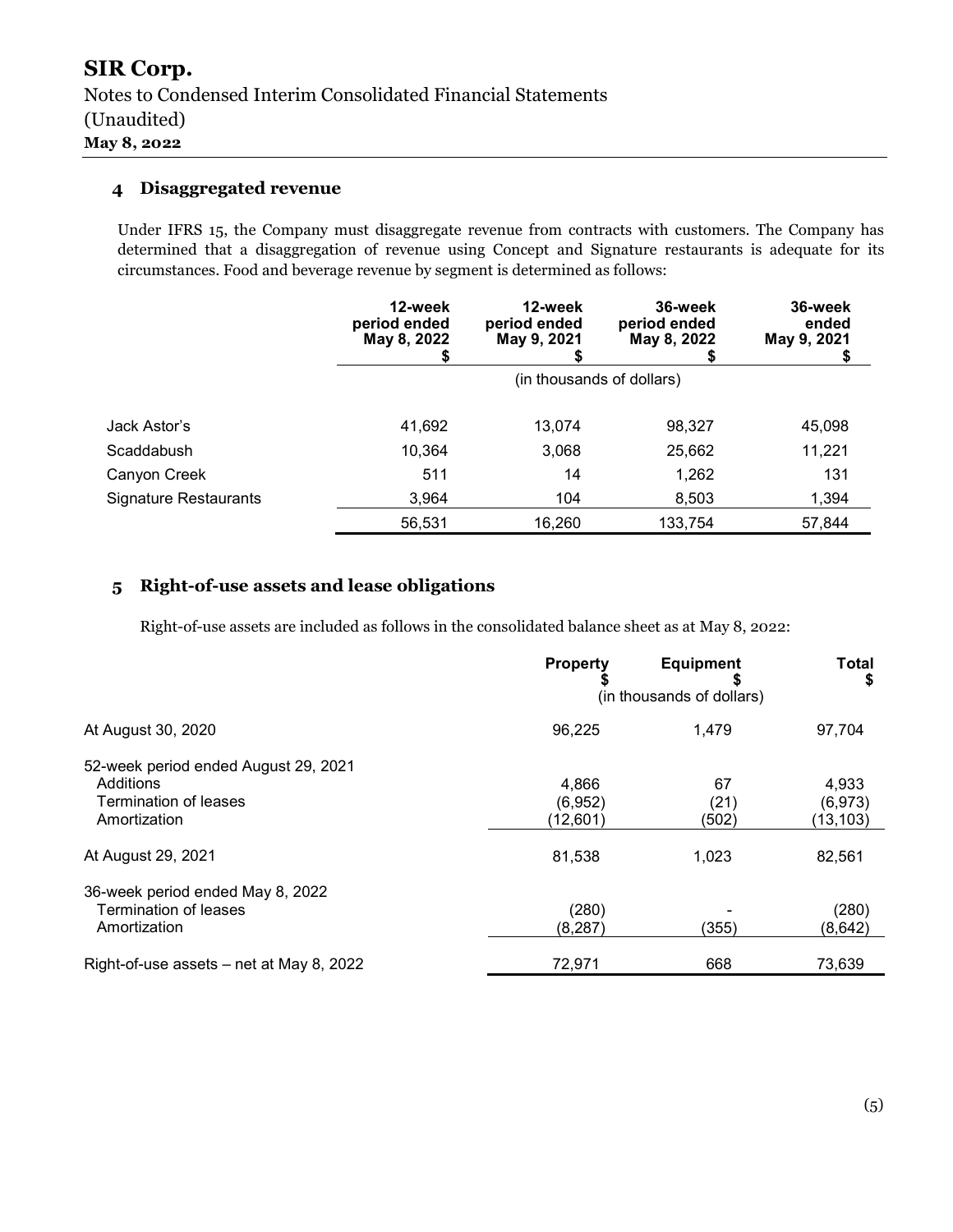For the 36-week period ended May 8, 2022, the lease obligation transactions were as follows:

|                                                                 | S<br>(in thousands)<br>of dollars) |
|-----------------------------------------------------------------|------------------------------------|
| At August 29, 2021                                              | 101,978                            |
| <b>Disposals</b><br>Repayments<br>Interest<br>Other             | (280)<br>(16, 137)<br>3,518<br>2   |
| As at May 8, 2022<br>Less: current portion of lease obligations | 89,081<br>(17,156)                 |
| Long-term portion of lease obligations                          | 71,925                             |

Interest expense on lease obligations for the 12-week and 36-week periods ended May 8, 2022 was \$1,138,000 and \$3,518,000, respectively (12-week and 36-week periods ended May 9, 2021 - \$1,229,000 and \$3,942,000, respectively). Total cash outflow for the 12-week period ended May 8, 2022 for leases was \$5,176,000 (12-week period ended May 9, 2021 - \$4,064,000) which includes \$4,038,000 of principal payments and \$1,138,000 of interest on lease obligations (12-week period ended May 9, 2021 - \$2,835,000 of principal repayments and \$1,229,000 of interest on lease obligations). Total cash outflow for the 36-week period ended May 8, 2022 for leases was \$16,137,000 which includes \$12,619,000 of principal payments and \$3,518,000 of interest on lease obligations (36-week period ended May 9, 2021 for leases was \$11,763,000 which includes \$7,821,000 of principal payments and \$3,942,000 of interest on lease obligations. As a result of the pandemic, the Company was offered certain rent abatements (repayments) from landlords of \$nil and \$121,000 for the 12-week and 36 week periods ended May 8, 2022 (12-week and 36-week periods ended May 9, 2021 – \$nil and \$46,000, respectively). Abatements were recorded in Interest (income) and other expenses (income) – net. Expenses for leases of low-dollar value items are not significant. All extension options have been included in the measurement of lease obligations where it is reasonably certain the option will be taken.

The Company also has a number of leases comprised of restaurant properties, head office, and warehouse space. In light of previous restaurant closures, the risk of future government mandated shutdowns and ongoing capacity restrictions, as a result of the pandemic, the Company continues to work with its landlords to ensure it meets its obligations under its lease agreements. As at May 8, 2022, the Company was still deferring certain lease payments of \$1,749,000 (August 29, 2021 - \$4,159,000) while paying current lease obligations as they become due at its restaurant properties, office and warehouse space. Certain of the Company's landlords have provided relief in the form of deferred and abated rent payments; however, the Company has resumed repayment on deferred amounts in accordance with landlord agreements over defined periods in the future.

#### 6 Bank indebtedness and long-term debt

The Company has a Credit Agreement with a Schedule 1 Canadian chartered bank (the Lender). The Credit Agreement, as amended on December 8, 2017, July 6, 2018, April 1, 2020, June 30, 2020, September 30, 2020,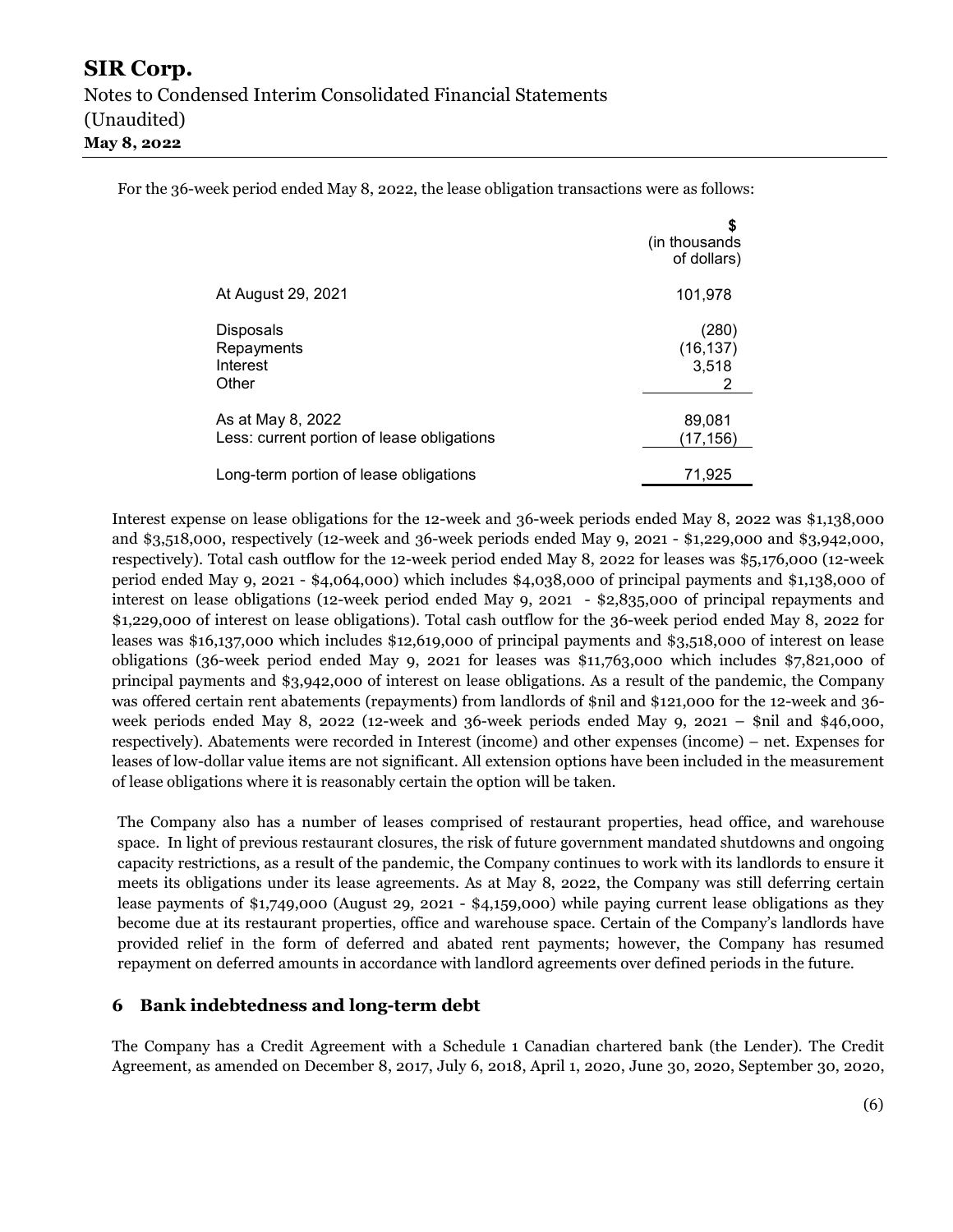December 21, 2020, March 31, 2021, May 31, 2021 and June 16, 2022 provides for a maximum principal amount of \$47,703,000 consisting of a \$20,000,000 revolving term credit facility (Credit Facility 1), a \$15,319,000 revolving term loan (Credit Facility 2), a \$6,250,000 guaranteed facility with Economic Development Canada ("EDC") through the guaranteed Business Credit Availability Program ("BCAP") (EDC-Guaranteed Facility) and a \$6,134,000 Business Development Bank of Canada ("BDC") guaranteed Highly Affected Sectors Credit Availability Program ("HASCAP") facility (the "BDC-Guaranteed Facility"). SIR and the Lender have also entered into a purchase card agreement providing credit of up to an additional \$1,500,000.

Subsequent to Q3 2022, on June 16, 2022, SIR and its Lender entered into the Ninth Amending Agreement ("Ninth Amendment") to its Credit Agreement. The Ninth Amendment provides for the following:

- extension of the Maturity Date from July 6, 2022 to July 6, 2023 of Credit Facilities 1 and 2,
- during the Ninth Amendment, the Cumulative Minimum EBITDA financial covenant has been replaced by the two original, pre-pandemic, financial covenants in the Credit Agreement, which are the Fixed Charge Coverage Ratio and the Senior Leverage Ratio, and
- extension of the \$6,250,000 Export Development Canada ("EDC") through the guaranteed Business Credit Availability Program ("BCAP") ("EDC-Guaranteed Facility") to the Maturity Date of the Credit Agreement – the EDC-Guaranteed Facility can be extended at the Lender's sole discretion by a further of 12 months.

This extension is intended to address SIR's financial requirements, at least until the Maturity Date of July 6, 2023. There can be no assurance that borrowings will be available to SIR, or available on acceptable terms, beyond the Maturity Date, in an amount sufficient to fund SIR's needs.

On June 16, 2022, as part of the Ninth Amendment, the Fund and the Partnership entered into an acknowledgement and agreement (the "Acknowledgement Agreement") with the Lender acknowledging, among other things:

- receipt of a copy of the Ninth Amendment, and
- that none of: entering the agreement, borrowing under the agreement, or performing any of the obligations under the agreement shall breach any of the terms or constitute an event of default under any of the Fund's or the Partnership's existing agreements with the Company,

Credit Facility 1 is for general corporate and operating purposes, including capital spending on new and renovated restaurants, bearing interest at the prime rate plus 3.25% and/or the bankers' acceptance rate plus 4.25%, principal repaid in one bullet repayment on July 6, 2023. A standby fee of 0.85% is charged on the undrawn balance of Credit Facility 1. Provided the Company is in compliance with the Credit Agreement, the principal amount of Credit Facility 1 can be repaid and reborrowed at any time during the term of the Credit Agreement.

Credit Facility 2 bears interest at the prime rate plus 3.25% and/or the bankers' acceptance rate plus 4.25%. Each advance under Credit Facility 2 is repayable in equal quarterly instalments based on a seven year amortization, with the remaining outstanding balance due on July 6, 2023.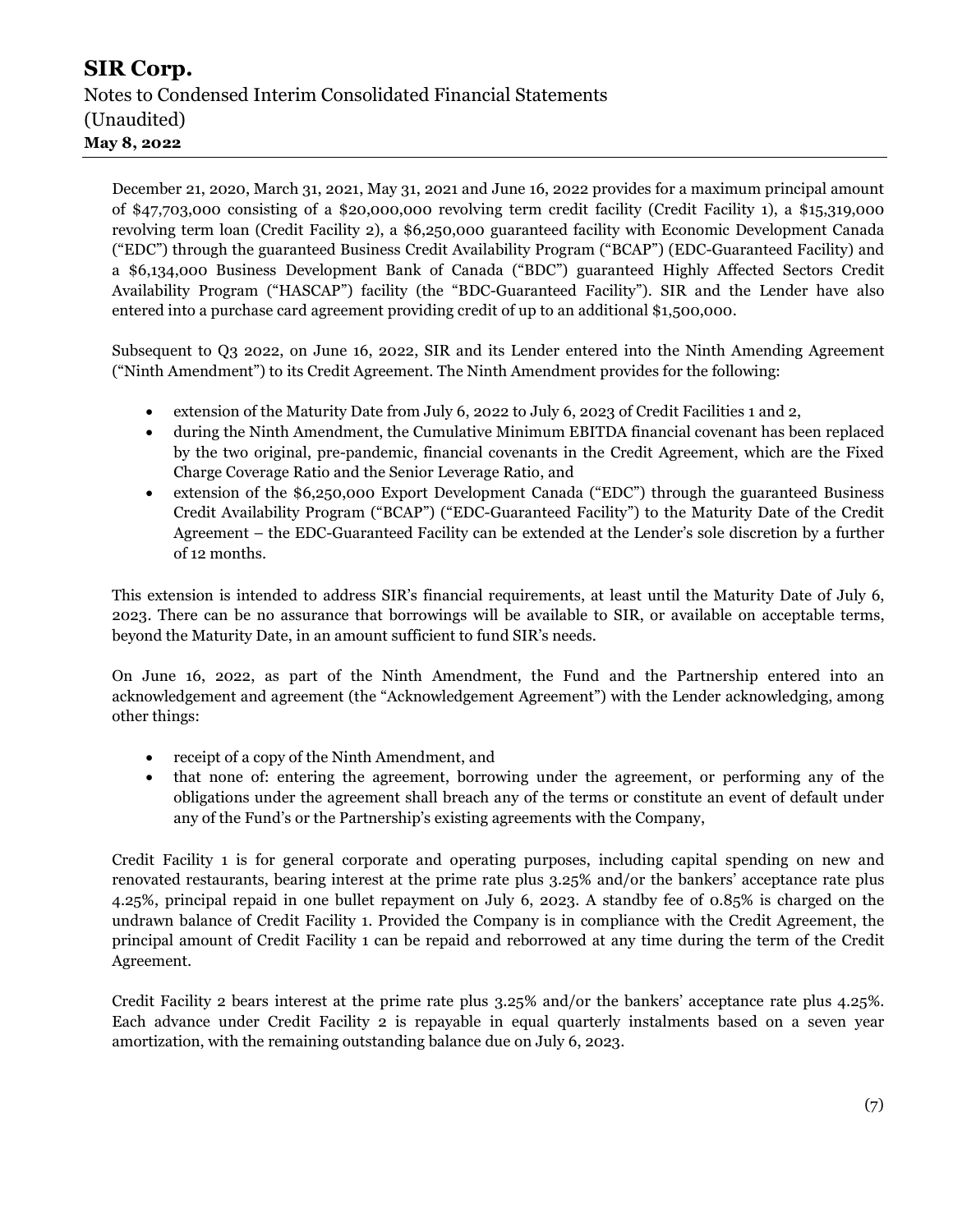During the 12-week period ended May 8, 2022, the Company repaid \$11,725,000 on Credit Facility 1. As at May 8, 2022, the Company has drawn \$15,264,000 on Credit Facility 1 and Credit Facility 2, net of cash excluding the cash balance of the Partnership (August 29, 2021 - \$9,877,000).

The EDC-Guaranteed Facility bears interest at the prime rate plus 3.5%. The EDC-Guaranteed Facility is a 364 day revolving term credit facility and can be extended at the Lender's sole discretion by a further 12 months. A standby fee of 0.90% is charged on the undrawn balance of this facility. For the 36-week period ended May 8, 2022, SIR has drawn \$6,250,000 on this facility.

The BDC-Guaranteed Facility bears interest at a fixed rate of 4%. The BDC-Guaranteed Facility is a 10 year revolving-term credit facility, with a one year principal payment moratorium. The moratorium has elapsed and SIR has commenced repayment on this facility. During the 36-week period ended May 8, 2022, SIR has repaid \$116,000. For the 36-week period ended May 8, 2022, SIR has drawn \$6,134,000 on this facility.

The Credit Agreement contains certain financial and non-financial covenants. As part of the Ninth Amendment, the Cumulative Minimum EBITDA Covenant has been replaced by the two financial covenants in the Credit Agreement and the Credit Agreement has been extended to July 6, 2023, however, the Eighth Amending Agreement was in effect as at May 8, 2022. Therefore, as at May 8, 2022, the Company was in compliance with the amended covenants stipulated by the Eighth Amending Agreement. As the Credit Agreement was renegotiated and extended subsequent to Q3 2022, the carrying value of the credit facilities under the Credit Agreement were reclassified to current liabilities as it is due within the next 12 months, as at May 8, 2022.

The Credit Agreement is secured by substantially all of the assets of the Company and most of its subsidiaries, which are also guarantors. The Partnership and the Fund have not guaranteed the Credit Agreement.

### 7 SIR Royalty Income Fund

#### a. Loan payable to SIR Royalty Income Fund (the SIR Loan)

The \$40,000,000 SIR Loan bears interest at 7.5% per annum and is due on October 12, 2044. In conjunction with the Credit Agreement, on July 6, 2015, the Company, the Fund and the Partnership entered into an Intercreditor Agreement to subordinate and postpone their claims against the Company in favour of the Lender. The Fund and the Partnership have not guaranteed the Credit Agreement.

The long-term debt is permitted indebtedness within the meaning of the agreements between the Fund, the Partnership and the Company and, as a result, the Fund and the Partnership have, as contemplated in the existing agreements, subordinated and postponed their claims against the Company to the claims of the Lender. This subordination, which includes a subordination of the Partnership's rights under the Licence and Royalty Agreement between the Partnership and the Company, whereby the Partnership licenses to the Company the right to use the trademarks and related intellectual property in return for royalty payments based on revenue, has been effected pursuant to the terms of the Intercreditor Agreement.

Under the Intercreditor Agreement, absent any default or event of default under the Credit Agreement, ordinary payments to the Fund and the Partnership can continue and the Partnership can exercise any and all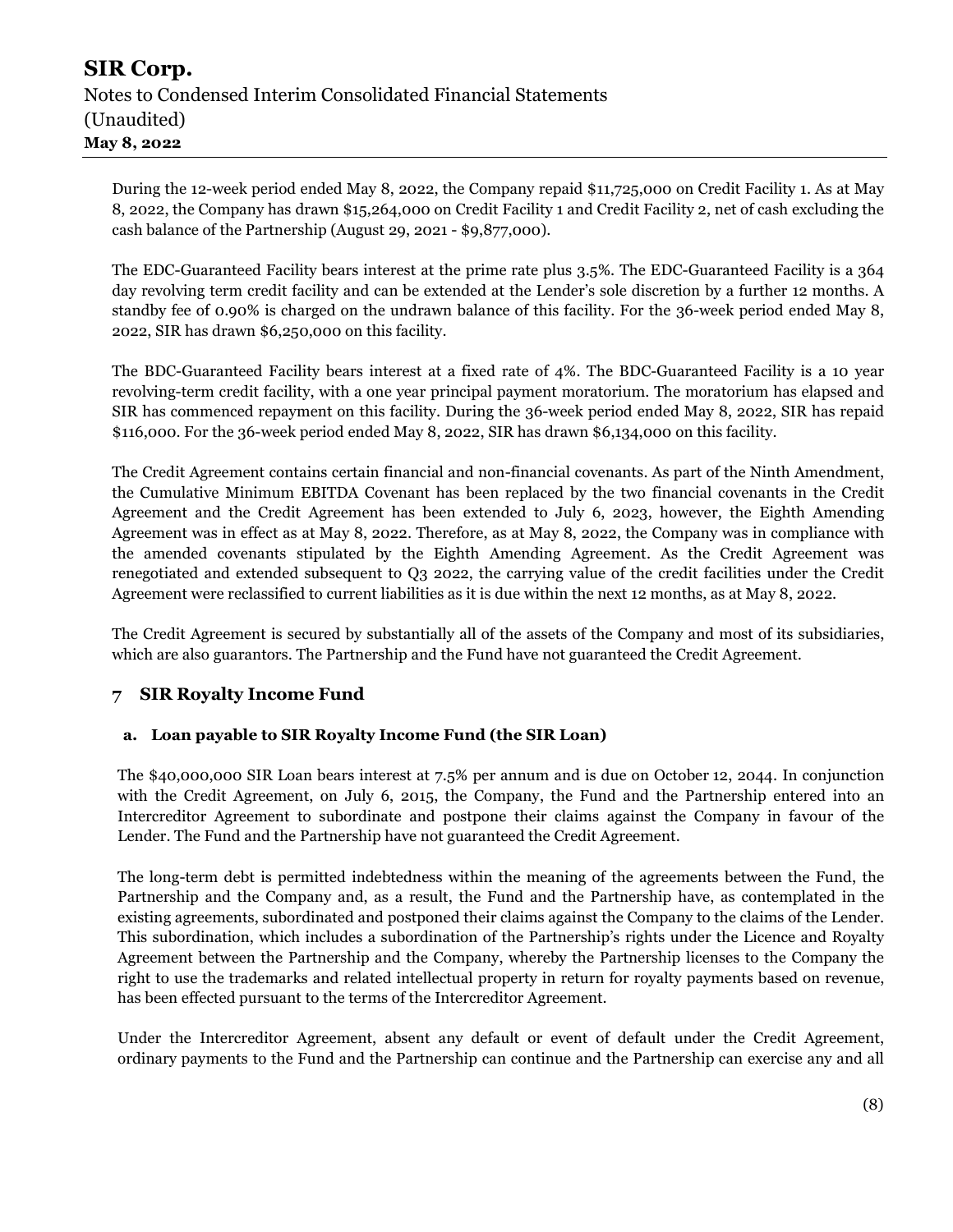of its rights to preserve the trademarks and related intellectual property governed by the Licence and Royalty Agreement. However, if a default or an event of default were to occur, the Fund and the Partnership agree not to take actions on their security until the Lender has been repaid in full. However, payments by the Company to the Fund and the Partnership are permitted for such amounts as are required to fund their monthly operating expenses, up to an annual limit. In addition, the Company, the Fund and the Partnership have the right, acting cooperatively, to reduce payments of Royalties and/or interest on the SIR Loan by up to 50% without triggering a cross default under the Credit Agreement for a period of up to nine consecutive months. The Company and each obligor provided an undertaking to cooperate and explore all options with the Fund to maximize value to the Fund's unitholders and the Company and its shareholders in exchange for the subordinating parties not demanding repayment or enforcing security as a result of any such related party obligation default. The Intercreditor Agreement also contains various other typical covenants of the Fund and the Partnership.

At May 8, 2022, the Company was in compliance with the two covenants in the SIR Loan Agreement. Subsequent to Q3 2022, the Credit Agreement extended until July 6, 2023; however, there can be no certainty that the Company will continue to be in compliance of the covenants subsequent to July 6, 2023. As a result, the carrying value of the loan payable to the Fund was reclassified to current liabilities.

Interest expense charged to the condensed interim consolidated statements of operations and comprehensive loss for the 12-week and 36-week periods ended May 8, 2022 was \$719,000 and \$2,130,000, respectively (12 week and 36-week periods ended May 9, 2021 - \$725,000 and \$2,122,000, respectively), which includes interest on the SIR Loan of \$712,000 and \$2,083,000, respectively (12-week and 36-week periods ended May 9, 2021 - \$713,000 and \$2,086,000, respectively) and amortization of financing fees of \$12,000 and \$38,000, respectively (12-week and 36-week periods ended May 9, 2021 - \$12,000 and \$36,000, respectively) and other interest of \$32,000 and \$144,000 (12-week and 36-week periods ended May 9, 2021 - \$nil and \$nil, respectively). Interest payable on the SIR Loan as at May 8, 2022 was \$644,000 (August 29, 2021 - \$3,992,000) and is recorded in trade and other payables.

The Company has recorded the SIR Loan at amortized cost. The Company has netted the financing fees against the SIR Loan and amortizes this cost over the term of the SIR Loan using the effective interest method. Unamortized financing fees netted against the SIR Loan as at May 9, 2021 were \$3,964,000 (August 29, 2021 - \$4,003,000).

The Company has the right to require the Fund to, indirectly, purchase its Class C GP Units of the Partnership and assume a portion of the SIR Loan as consideration for the acquisition of the Class C GP Units.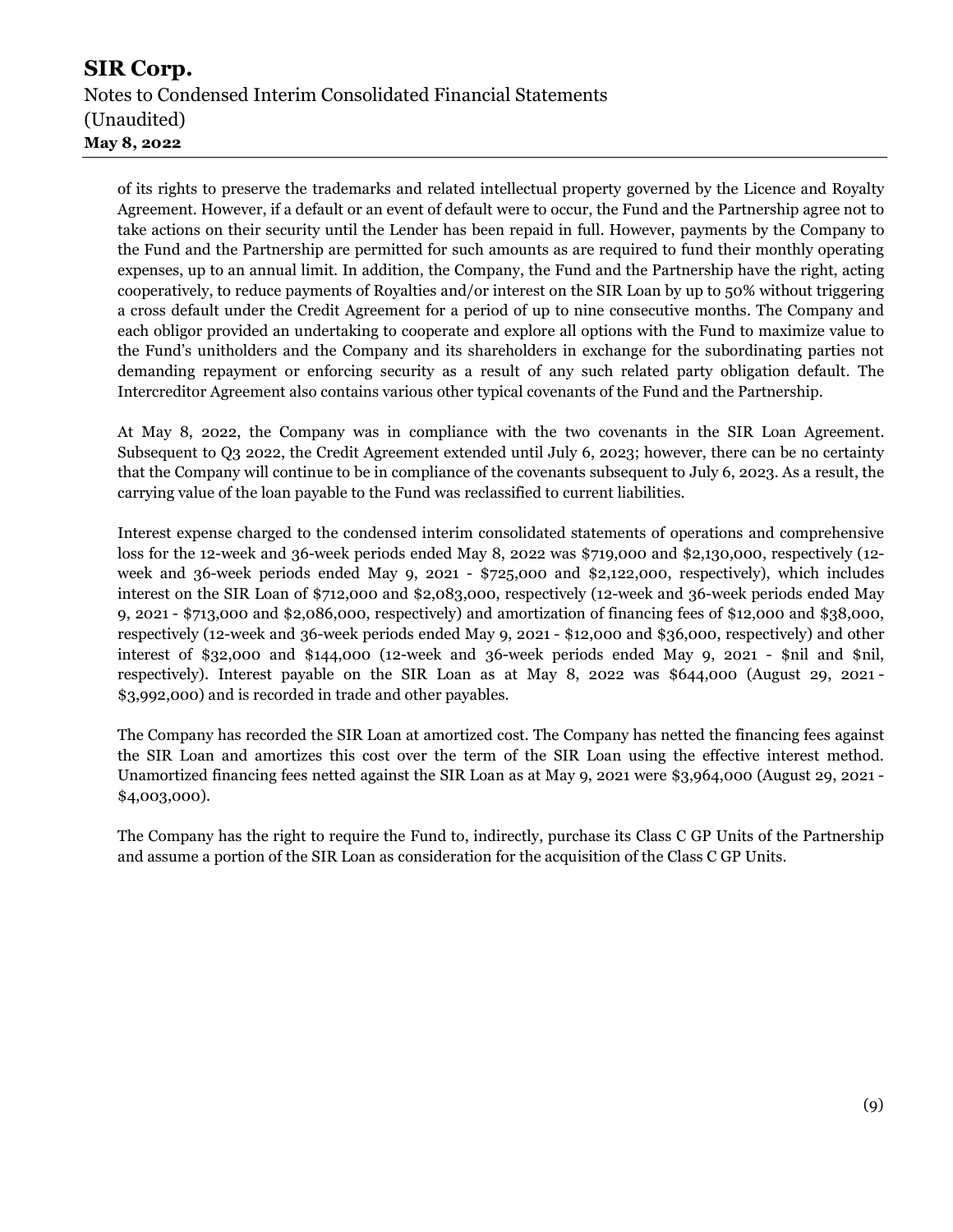#### b. Ordinary LP Units and Class A LP Units of SIR Royalty Limited Partnership

|                                                                                                   | 12-week period ended |                                          |                  | 36-week period ended |
|---------------------------------------------------------------------------------------------------|----------------------|------------------------------------------|------------------|----------------------|
|                                                                                                   | May 8, 2022<br>S     | May 9, 2021<br>(in thousands of dollars) | May 8, 2022<br>S | May 9, 2021          |
| Balance - Beginning of period<br>Change in amortized cost of the<br>Ordinary LP Units and Class A | 60,098               | 10,905                                   | 60,098           |                      |
| LP Units of the Partnership                                                                       | 9.398                | 14.383                                   | 60.215           | 25.288               |
| Distributions paid to Ordinary LP and<br>Class A LP unitholders                                   | (1,276)              |                                          | (5,089)          |                      |
| Balance - End of period<br>Less: Current portion of Ordinary LP                                   | 68.220               | 25.288                                   | 115,224          | 25,288               |
| Units and Class A LP Units of<br>the Partnership                                                  | (9,307)              |                                          | (9,307)          |                      |
| Ordinary LP Units and Class A LP<br>Units of the Partnership                                      | 58.913               | 25.288                                   | 105.917          | 25.288               |

The following is a summary of the results of operations of the Partnership:

|                                                                                                 | 12-week period ended |                                          |                    | 36-week period ended |
|-------------------------------------------------------------------------------------------------|----------------------|------------------------------------------|--------------------|----------------------|
|                                                                                                 | May 8, 2022<br>\$    | May 9, 2021<br>(in thousands of dollars) | May 8, 2022        | May 9, 2021<br>5     |
| Pooled Revenue*                                                                                 | 55,606               | 15,762                                   | 131,906            | 55,915               |
| Partnership royalty income*<br>Other income<br>Partnership expenses (income)                    | 3,336<br>6<br>733    | 934<br>6<br>(36)                         | 7.914<br>19<br>776 | 3,333<br>17<br>(115) |
| Net earnings of the Partnership<br>The Company's interest in the<br>earnings of the Partnership | 4,075<br>(1,234)     | 904<br>(814)                             | 8.709<br>(3,495)   | 3,235<br>(2,268)     |
| Fund's interest in the earnings of the<br>Partnership                                           | 2.841                | 90                                       | 5,214              | 967                  |

\*Includes revenue from the Royalty Pooled Restaurants. The Partnership owns the Canadian trademarks (the SIR Rights) formerly owned or licensed by the Company or its subsidiaries and used in connection with the operation of the majority of the Company's restaurants in Canada. Partnership royalty income is 6% of pooled revenue in accordance with the Licence and Royalty Agreement, plus a Make-Whole Payment for closed restaurants, from the date of closure to December 31 of the year closed.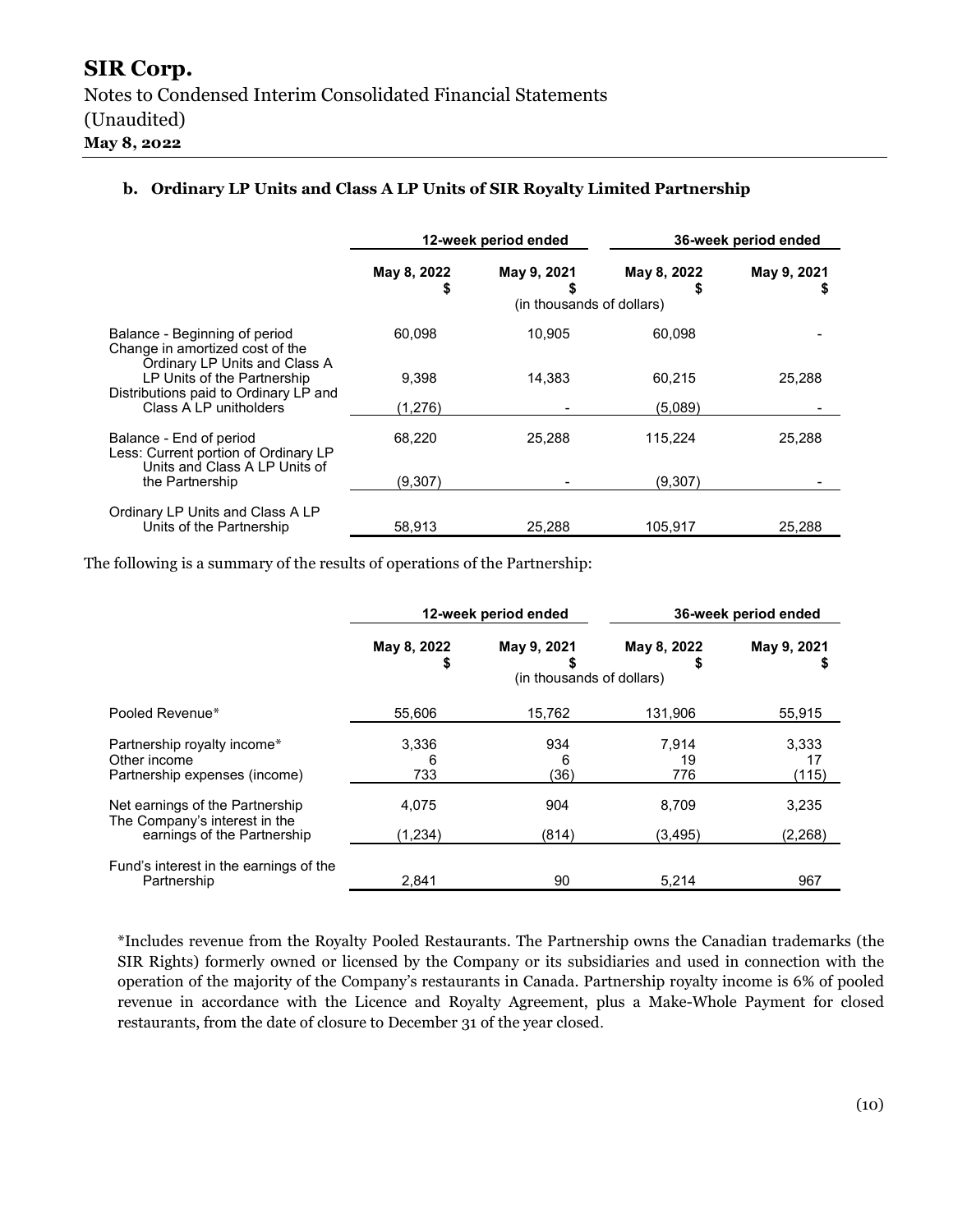On October 12, 2004, the Partnership issued Ordinary LP and GP Units to the Fund for cash of \$11,167,000. The holders of the Ordinary LP Units and the Class A LP Units are entitled to receive a pro rata share of all residual distributions of the Partnership. The distributions are declared by the Board of Directors of SIR GP Inc., which is controlled by the Fund. Accordingly, the Ordinary LP Units and the Class A LP Units of the Partnership have been classified as a financial liability in the consolidated statements of financial position. The Ordinary LP Units and the Class A LP Units are accounted for at amortized cost, with changes in the carrying value of Ordinary LP Units and the Class A LP Units of the Partnership recorded in the consolidated statements of operations and comprehensive income (loss).

During the 12-week and 36-week periods ended May 8, 2022, distributions of \$2,841,000 and \$5,214,000 (12 week and 36-week periods ended May 9, 2021 - \$nil) were declared to the Fund through the Partnership. Distributions paid during the 12-week and 36-week periods ended May 8, 2022 were \$1,276,000 and \$5,089,000, respectively (12-week and 36-week periods ended May 9, 2021 - \$nil). The Fund, indirectly through the Trust, is entitled to receive a pro rata share of all residual distributions. Distributions payable to SIR Royalty Income Fund as at May 8, 2022 were \$4,203,000 (August 29, 2021 - \$4,064,000).

The Company, as the holder of the Class A GP Units, is entitled to receive a pro rata share of all residual distributions of the Partnership and the Class A GP Units are exchangeable into units of the Fund.

The Partnership owns the SIR Rights formerly owned or licensed by the Company or its subsidiaries and used in connection with the operation of the majority of the Company's restaurants in Canada. In 2004, the Partnership granted the Company a 99-year licence to use the SIR Rights in most of Canada in consideration for a Royalty, payable by the Company to the Partnership, equal to 6% of the revenue of the Royalty Pooled Restaurants (the Licence and Royalty Agreement).

Under the terms of the Licence and Royalty Agreement, on January 1 of each year (the Adjustment Date), the restaurants subject to the Licence and Royalty Agreement are adjusted for new SIR Restaurants opened for at least 60 days preceding such Adjustment Date. At each Adjustment Date, the Company will be entitled to convert its Class B GP Units into Class A GP Units based on the formula defined in the Partnership Agreement. Additional Class B GP Units may be converted into Class A GP Units in respect of these new SIR Restaurants if actual revenue of the new SIR Restaurants exceeds 80% of the initial estimated revenue. Conversely, converted Class A GP Units will be returned by the Company if the actual revenue is less than 80% of the initial estimated revenue. In December of each year, an additional distribution will be payable to the Class B GP unitholders based on actual revenue of the new SIR Restaurants exceeding 80% of the initial estimated revenue or there will be a reduction in the distributions to the Class A GP unitholders if revenue is less than 80% of the initial estimated revenue.

On January 1, 2022, no new SIR restaurants were added (January 1, 2021 – one new SIR Restaurant was added) to Royalty Pooled Restaurants in accordance with the Partenrship Agreement. There was a Second Incremental Adjustment done for one new SIR restaurant added to the Royalty Pooled Restaurants on January 1, 2021 (January 1, 2020 – one). As consideration for this adjustment, SIR converted its Class B GP units into Class A GP units based on the formula defined in the Partnership Agreement. In addition, there was a reconversion of Class A GP units into Class B GP units for the permanent closure of five (January 1, 2021 – one) SIR restaurants during Fiscal 2021. The net effect of these adjustments to the Royalty Pooled Restaurants was that SIR returned 679,934 Class A GP units for 679,934 Class B GP units (January 1, 2021 – SIR converted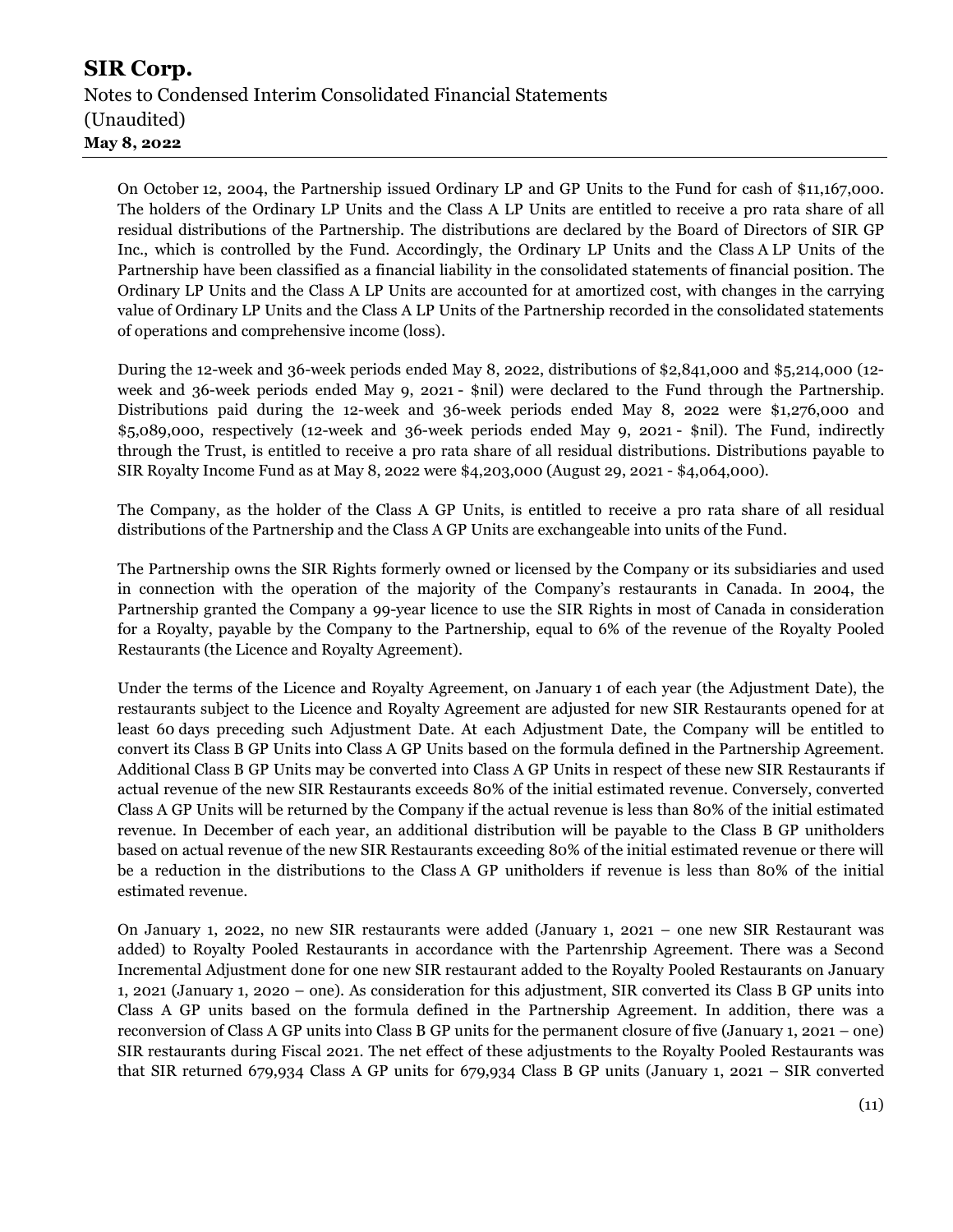153,201 Class B GP units into 153,201 Class A GP units) on January 1, 2022 resulting in a \$nil impact to the SIR Rights value as the Class A and B GP units have a \$nil value (January 1, 2021 - \$nil).

In addition, the revenues of the one (January 1, 202o – one) new SIR Restaurant added to the Royalty Pooled Restaurants on January 1, 2021 were greater than 80% of the Initial Adjustment's estimated revenue (January 1, 2020 – revenue of one SIR Restaurant was less than 80% of the Initial Adjustment's estimated revenue) and, as a result, a special conversion distribution of \$71,780 was declared on the Class B GP units in December 2021 and paid in January 2022 (distributions of Class A GP units were reduced by a special conversion refund of \$8,858 in December 2020 and paid in January 2021).

As at May 8, 2022, after the net effect of the adjustments to Royalty Pooled Restaurants on January 1, 2022, the Company's residual interest in the Partnership is 13.36% (August 29, 2021 – 19.05%). The Company continues to maintain control of the Partnership and, therefore, continues to consolidate the Partnership.

#### c. Advances receivable from SIR Royalty Income Fund

Advances receivable from SIR Royalty Income Fund as at May 8, 2022 were \$2,881,000 (August 29, 2021 - \$2,295,000). Advances receivable are non-interest bearing and due on demand. Advances receivable are recorded in trade and other receivables.

Under the Eighth Amending Agreement, the royalty payments on current sales to the Partnership and interest on the SIR Loan to the Fund resumed effective July 7, 2021. SIR also began its repayment of deferred royalties to the Partnership and deferred interest on the SIR Loan to the Fund on September 15, 2021. The repayments of the deferred interest and royalties on the SIR Loan amounted to 10 equal monthly installments of \$350,000 and \$530,330, respectively, to be fully repaid by the Credit Facility maturity date of July 6, 2022. Subsequent to Q3 2022, on June 15, 2022, the Company made the final payments and extinguished all liabilities associated with the repayments.

The Company, through the Partnership, has entered into an arrangement with the Fund and the Trust, whereby the Partnership will provide or arrange for the provision of services required in the administration of the Fund and the Trust. The Partnership has arranged for these services to be provided by SIR GP Inc., in its capacity as the Managing General Partner. For the 12-week and 36-week periods ended May 8, 2022, the Partnership provided these services to the Fund and the Trust for consideration of \$6,000 and \$19,000 (12 week and 36-week periods ended May 9, 2021 - \$6,000 and \$17,000), which was the amount of consideration agreed to by the related parties.